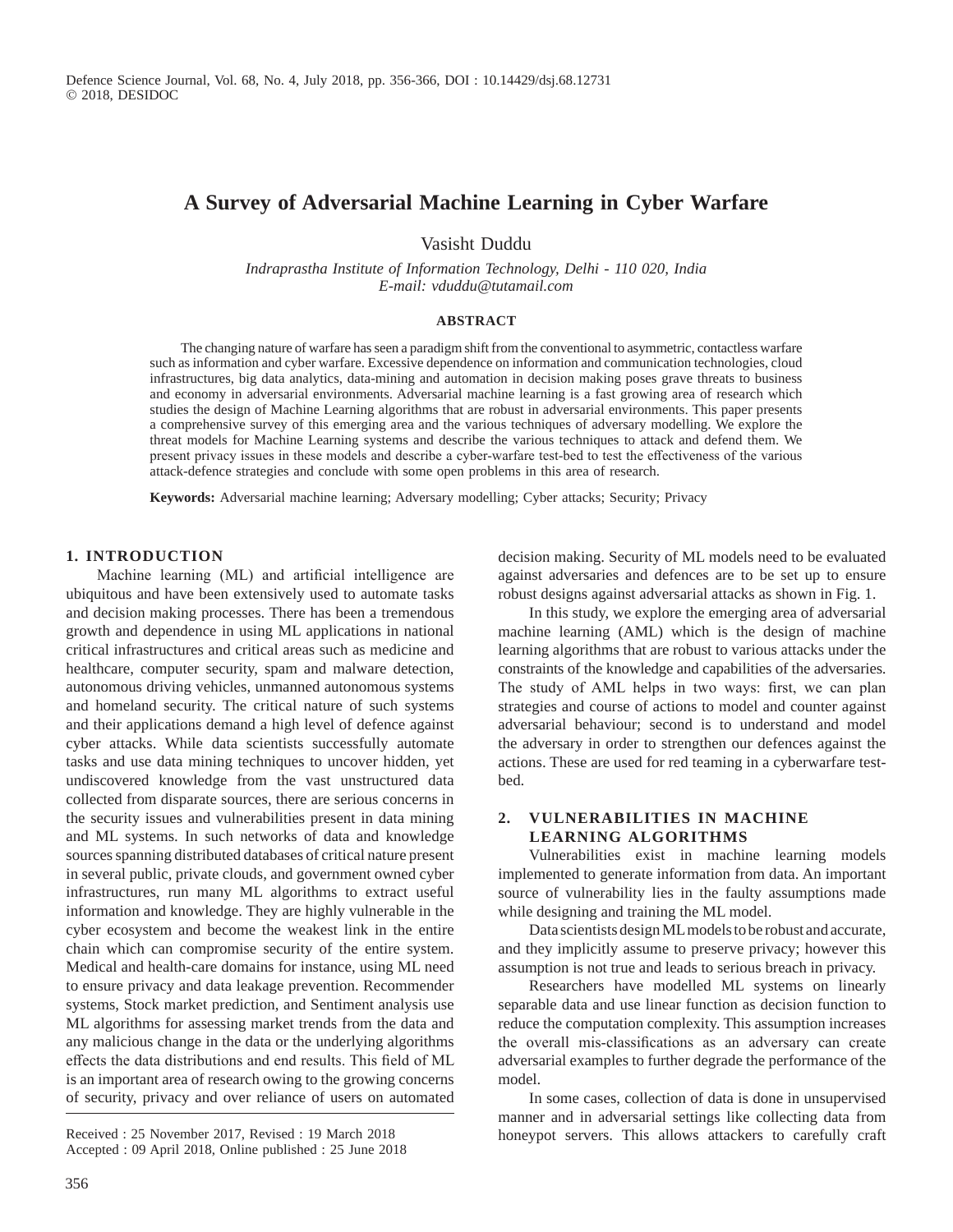

**Figure 1. Major components of adversarial machine learning environment.**

adversarial examples to be collected as data which may degrade the model since the adversary has direct access to the training data.

Different data instances are considered to be independent and identically distributed. Some authors, for convenience and ease of computation, assume that the features are independent of each other. However, an adversary can try to obtain the correlation between different data points and features to introduce instances from different data distribution to degrade the model's performance.

One of the major vulnerabilities in ML models is that the models perform well on testing and training data as they are usually drawn from the same underlying distribution. If the data from some other distribution is used as an input, the model will behave differently. This is the basic vulnerability that is exploited by attackers to craft adversarial examples to evade the model or degrade its performance.

### **3. Modelling the Adversary**

Due to the critical nature of the applications of ML, it is important to model the adversary and his strategies to attack the decision making algorithms, to represent a realistic adversary in a cyber warfare scenario.

The concept of AML was formally introduced by Huang<sup>1</sup>, et al. who proposed a taxonomy of adversarial attacks and the adversary modelled using the triple: Capability, knowledge and goals.

#### **3.1 Adversarial Capabilities**

Adversarial capabilities refer to the possible impact or influence that an adversary can have by attacking the ML model. Attacks of the adversary based on the capabilities can be classified according to the following three dimensions:

- **Influence**
- **Specificity**

**Impact** 

Classification based on influence of adversary is based on the attempt to change the dataset or the algorithms of the target during the course of the attack. Such attacks can be further classified according to the influence as causative or exploratory.

*Causative*: Causative attacks alter the training process through influence over the training data. This requires the adversary to modify or influence both training and testing data.

*Exploratory*: Exploratory attacks do not alter the training process but use other techniques, such as probing, to discover information about training data. The adversary cannot modify or manipulate the training data and can only craft new instances based on the underlying data distribution.

The specificity of the attacks determines whether the attacks modify or effect the model as a whole based on multiple attack vectors or by using a specific attack vector to attack the model. Attacks can be classified according to specificity as:

- *Targeted*: In a targeted attack, the focus is on a single or small set of target points.
- *Indiscriminate*: An indiscriminate adversary has a more flexible goal like mis-classifying a very general class of points.

Four possible cases emerge based on the impact or effect the adversary has on the ML model<sup>6</sup> (Fig. 2):

- *Confidence Reduction*: Adversary tries to manipulate the training data so that the prediction confidence of the ML model reduces. This can be done when the adversary has little or no information about the model and can corrupt the decision process of the critical ML system.
- *Mis-classification*: The goal of the adversary is to misclassify the ML model's response to an input in any way possible. This includes modifying the input to make it fall on the wrong side of the decision boundary. The attack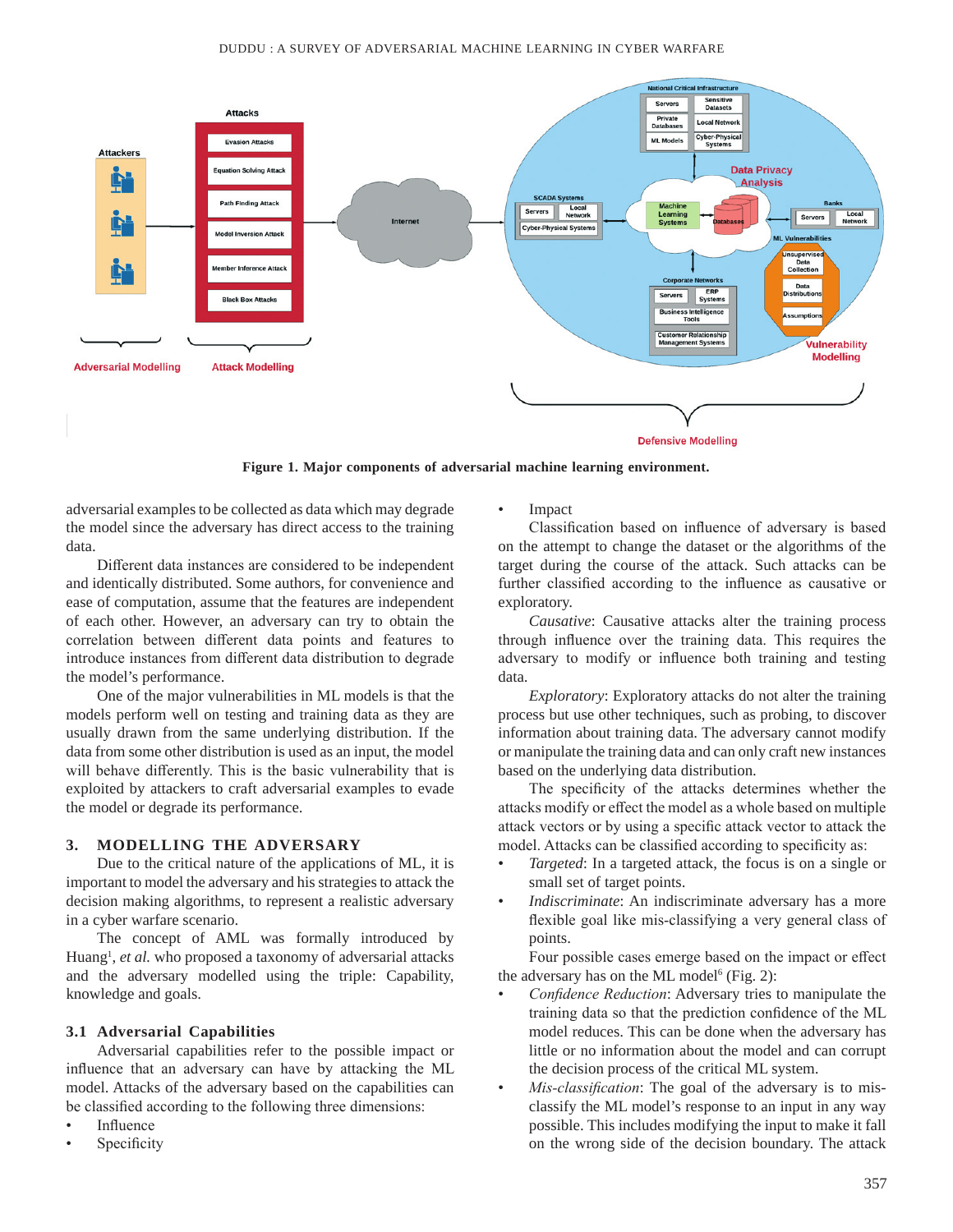

**Figure 2. Impacts of adversarial capabilities.**

is indiscriminate and adversary just tries to maximise the total number of mis-classifications to reduce the overall accuracy and confidence of the model.

- *Targeted Mis-classification*: The adversary generates a carefully crafted adversarial example from random noise using various algorithms and the model mis-classifies the noise as a legitimate sample. The perturbation is carefully selected unlike the previous case.
- *Source/Target Mis-classification*: An input of particular type is modified by carefully adding perturbation to be classified as a specific target class which can subvert the logic of the entire ML system. Consider an example of a ML model checking for malware and one malware instance is modified by adding perturbation to be classified as benign. This usually takes place during test time and effects only the testing data.

### **3.2 Adversarial Knowledge**

Knowledge of the underlying ML model plays a crucial role in determining the success of the attacks by providing the adversary an opportunity to make informed decisions as shown in Fig. 3. The knowledge of the ML system can be classified into:

- Data acquisition
- Data
- Feature selection
- Algorithm and parameters
- Training and output

The adversary may have either complete or perfect knowledge of the ML system or only a partial knowledge of the system. Adversary attacks can be classified into black box attacks and white box attacks based on the knowledge about the model an adversary has.

*Complete/perfect knowledge*: An adversary is said to have perfect knowledge if he has access to the knowledge of data



**Figure 3. Adversary's knowledge.**

acquisition, data, feature selection, ML algorithms and tuned parameters of the model. The attacker may or may not have access to the training data which can be easily acquired by using other knowledge. This is usually the case when the ML model is open source and everyone has access to it.

*Limited Knowledge*: In this case, the adversary only knows a part of the model. He does not have access to the training data and may have very limited information about the model architecture, parameters, and has access to only a small subset of the total knowledge available.

For the adversary to evolve from black box to white box, he iteratively goes through a process of learning using inference mechanisms to gain more knowledge of the model.

### **3.3 Adversarial Goals**

Based on the goals and intent of the adversary for attacking the ML model we can classify them into the following:

*Integrity violation*: The adversary performs malicious activity without compromising the normal system operation but the output of the model is of attacker's choosing. Poisoning attacks are an example of integrity violation.

*Availability violation*: The adversary compromises the system functionality with an intent to cause a denial of service to users during the operations. One way is to maximise the mis-classification or effect the output of model significantly to degrade the performance of the model and make it to crash.

*Privacy Violation*: The adversary tries to gain information about sensitive user data from the ML model and also extract key information about the model architecture. Model inversion, member inference, reverse engineering and side channel on ML models are examples of such attacks.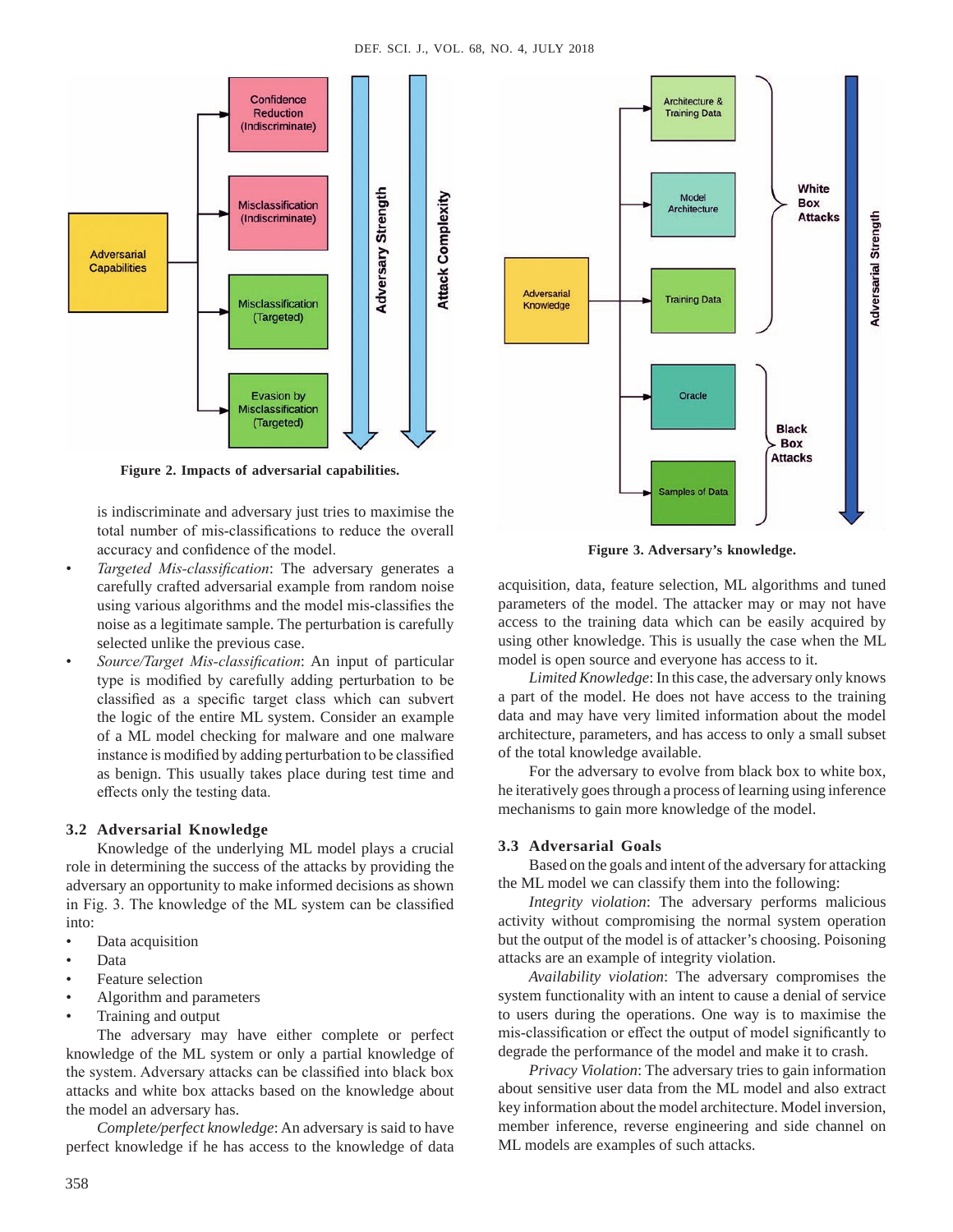#### **4. Adversarial Attacks**

In this section, we explore the various attacks on ML models. An adversary implements attacks by generating perturbed data instances called adversarial examples. A data instance may be carefully modified where the perturbations are calculated using algorithms to cause the ML classifier to mis-classify with high confidence. The goal is to construct adversarial examples  $x$  such that it is very close to the input image *x* where  $F(x) = T$ , *T* being the target class, and *F* being the decision function. A simple indiscriminate approach is gradient ascent during training of ML model.

The fast gradient sign method (FGSM) is one of the ways to generate adversarial examples that was proposed by Goodfellow2 *, et al.* Let θ be the parameters of the model, *x* denotes input to the model, *y* denotes the targets associated with *x* (for a supervised learning paradigm) and  $J(\theta, x, y)$ denote the cost function to train the neural network as shown in Fig. 4. The cost function can be linearised around the current value of  $\theta$ , to obtain an optimal max-norm constrained perturbation of

 $\eta = \varepsilon \sin \nabla x J(\theta, x, y)$  (1)

Kurakin3 , *et al*. showed that real world systems like cameras and sensors were vulnerable to adversarial examples by introducing the basic iterative method to generate adversarial images by modifying the FGSM. As an extension, they introduced label leaking effect which occurs when the accuracy on adversarial images becomes higher than the accuracy on clean images<sup>4</sup>. Dense adversary generation algorithm<sup>5</sup> generates a large family of adversarial examples to exploit semantic segmentation and object detection.

The Jacobian based saliency map approach to search for adversarial examples by modifying a small number of input pixels in an image was proposed by Papernot<sup>6</sup>, et al. They compute the Jacobian of a model to identify the sensitivity of model or decision boundary. They use adversarial saliency map that contains information about the likelihood of misclassification for a given input feature.

Carlini-Wagner adversarial example<sup>7</sup> capable of evading all present defences including defensive distillation<sup>72</sup>. Given an input *x*, we would want to find *x* and minimise  $D(x, x')$  such that  $F(x') = T$  and x' is valid where *D* is the distance function. The minimisation problem was reformulated by adding a loss function  $g(x')$  that measures the closeness of  $F(x')$  to  $T$ .



**Figure 4. Generating adversarial example using fast gradient sign method2 .**

#### **4.1 Evasion Attacks**

Evasion attacks evade the ML model by passing an adversarial example so that the model misclassifies. It is a test time attack that does not require accessing and manipulating the training data. The goal is to find a sample  $x'$  such that the distance from target malicious sample  $x_0$  is minimised<sup>81</sup>:

$$
x' = \arg\min g(x) \text{ s.t. } d(x, x_0) \le d_{\text{max}} \tag{2}
$$

Laskov<sup>9</sup>, et al. study the effectiveness of evading PDF rate ML system using adversarial examples by manipulating the header fields in PDF format. An improvement was proposed<sup>10</sup> using an oracle which uses a function threshold to classify them as benign or malicious. A secure learning model against evasion attacks on PDF malware detection was proposed by Khorshidpour<sup>11</sup>, *et al*. An attack on text classifiers trained using DNNs was proposed<sup>12</sup> using three attack strategies, namely, insertion, modification and removal of text computed using FGSM algorithm.

#### **4.2 Poisoning Attacks**

Poisoning attacks force an anomaly detection algorithm to accept an attack point that lies outside of the normal set of data instances. The attacker adds such adversarial examples to the training data so that the ML model's decision boundary can be manipulated. Poisoning is a train time attack and requires access to training data.

Kloft<sup>13</sup>, *et al.* introduced poisoning attacks and analysed online centroid anomaly detection and adversarial noise for poisoning. In face recognition, it is possible to poison face templates with limited attacker knowledge<sup>14</sup>. Boiling frog attack<sup>1</sup>, a type of poisoning attack, poisons the model over several weeks by adding small amounts of chaff. The detector is gradually acclimated to chaff and fails to identify the large amount of poisoning done incrementally. An iterative attack by selecting inputs which results in highest degradation in classification accuracy was explored using healthcare datasets $15$ .

### **4.3 Equation Solving Attack**

The equation solving attack<sup>16</sup> is applicable on cloud providers who provide ML as a service via APIs and for models such as multi-layer perceptron, binary logistic regression and multi-class logistic regression where they are represented as equations in known and unknown variables. The goal is to use the data to find the unknown variables, which are usually the parameters used to train the models. These attacks are expected to reveal information about the model and its architecture to the attacker.

#### **4.4 Path Finding Attack**

Path-finding attacks<sup>16</sup> are used to traverse binary trees, multi-n-ary trees, and regression trees. In these attacks, the value of each input feature is varied till the conditions at each node are satisfied, while the input traverses the tree. The tree is traversed until a leaf is reached or an internal node with a split over a missing feature is found. The value of the leaf node is the output which reveals the path followed.

#### **4.5 Model Inversion Attack**

Fredrikson<sup>17</sup>, *et al.* propose an algorithm that computes the optimal input feature vector close to the target feature vector using a weighted probability estimate that indicates the correct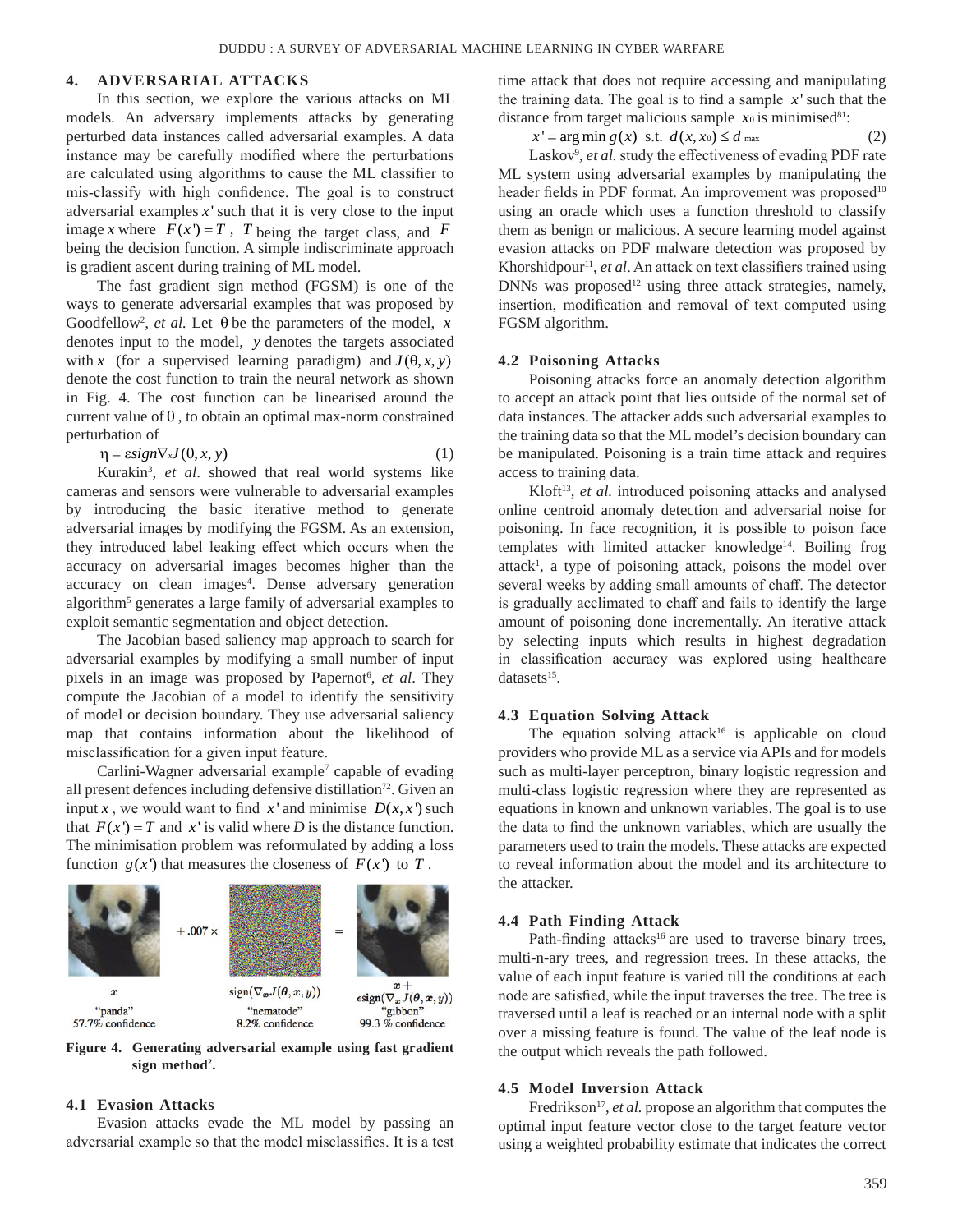value. The least-biased maximum a posteriori (MAP) estimate for input feature vector further minimises the adversary's incorrect predictions. This is used to create an overall model which is very close to the target model.

## **4.6 Black Box Attacks using Transferability Property**

In black box attacks, the adversary has no access to the data and the model. The attacker can only access the oracle that returns an output for the input chosen by the attacker. ML model on cloud is an example of black box scenario where the adversary has no access to internals of the model and the training data. The service provider provides a training API using which the user can send data to the cloud to train the model and a prediction API to query the model and obtain predictions as output. In such a scenario, the adversary needs to alleviate lack of knowledge of the model and lack of knowledge of the training data.

The lack of knowledge of model can be alleviated using the property of transferability which states that samples crafted to mislead model A are likely to mislead model B. The transferability property of adversarial examples exists as they span a contiguous subspace of large dimensionality which intersect enabling transferability<sup>18</sup>. Transferability can be achieved in two ways<sup>19</sup>:

*Cross-training Data Transferability*: There are two different instances of data: data A and data B. The attacker trains the local model which is the same as the target model and on local model using data A while data B is used to train target model. Adversarial examples are tested on the local model which is used to attack the target model as shown in Fig. 5.



**Figure 5. Cross training data transferability (Same model, different data).**

**Figure 7. Cloud based black box model.** *Cross Technique Transferability*: In this case, the attacker has access to the same data that was used to train the target model. However, he does not have access to the model internals and the local model is different from the target model. The attacker tries various model combinations to get the most optimal pair to generate the adversarial examples as shown in Fig. 6.

The lack of knowledge of data can be alleviated by using synthetic data generation. The adversary sends synthetic data to



**Figure 6. Cross technique transferability (Same data, different models).**

the oracle and gets a confidence score for the prediction based on which the attacker decides the validity of the synthetic data. This data and the corresponding labels given as output by the oracle are used to create a substitute for the local data.

Papernot<sup>19</sup>, *et al.* use reservoir sampling to improve the previous training procedure for the substitute model. They developed a generalised algorithm for black box attacks using transferability that exploit adversarial sample transferability on broad classes of ML algorithms. This was demonstrated using a deep neural network (DNN) trained on Google and Amazon cloud services<sup>20</sup> as shown in Fig. 7. An ensemble based approach to generate transferable adversarial examples was proposed to attack black box models on the cloud<sup>21</sup>. Hayes<sup>22</sup>, *et al.* introduce a direct attack against black-box neural networks (NNs) that uses another neural network to learn to craft adversarial examples and did not use transferability of adversarial examples unlike previous work.



#### **4.7 Member Inference Attack**

In member inference attacks, the attacker finds if a query passed to the prediction API is part of the training set and if so leak the training data information<sup>23</sup>. The authors implement shadow models which predict whether the input is part of the data or not.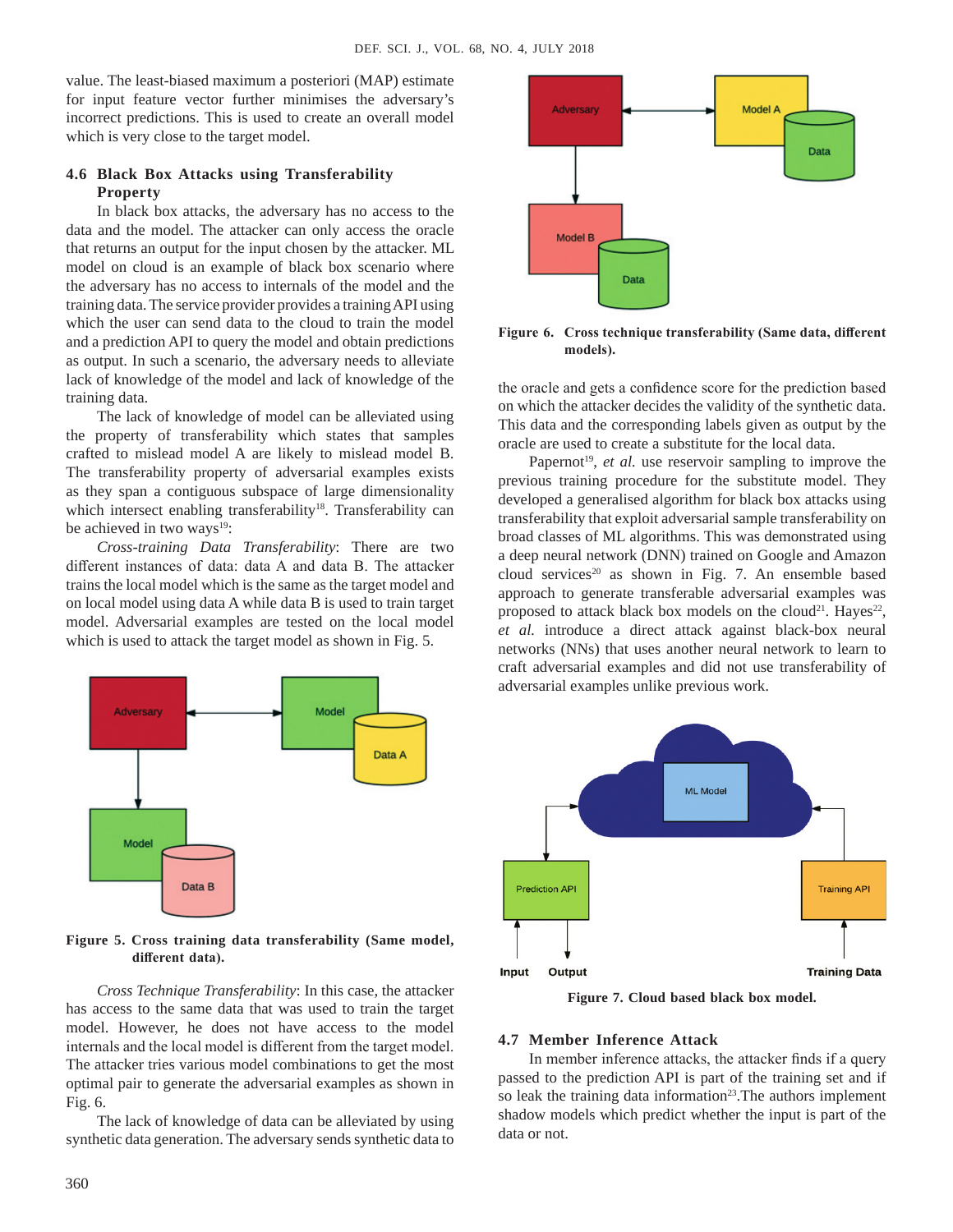# **5. Attacks on Various Machine Learning Paradigms**

Various attacks on machine learning paradigms, namely, supervised, unsupervised and reinforcement learning are discussed here.

#### **5.1 Supervised Learning**

In supervised learning, the data passed to the ML model has labels associated with each input instance. This helps in supervising the model to classify or predict values for new data instances. If the target label is a continuous range of values, it is referred to as regression problem and if the target label is a discrete value, it is referred to as classification problem. Attack models on classification models, regression models, Support vector machines (SVM) and NNs are described as follows.

*Classification Models:* Biggio<sup>24</sup>, *et al.* present techniques to hide the classifier information from the adversary by introducing randomness in the decision function. Further, Biggio<sup>25-26</sup>, *et al.* argue for improving the robustness of classifiers by an over/ under emphasis of input features of the data. The adversarial classifier reverse engineering (ACRE) learning problem<sup>27</sup> was introduced to learn sufficient information about a classifier so as to construct adversarial attacks by reverse engineering linear classifiers with either continuous or Boolean features.

*Regression Models:* Regression problems in which an adversary can exercise some control over the data generation process were first studied by Grobhans<sup>28</sup>, *et al*. They model the problem as a Bayesian game and characterise conditions under which a unique Bayesian equilibrium point exists.

*Attacks on Support Vector Machines:* SVMs have been shown to be vulnerable to label flip attacks where the data labels are flipped in training data. There are two different strategies for contaminating the training set through label flipping: random and adversarial label flips<sup>8</sup>.

*Random Label Flips*: The attacker randomly selects a number of samples from the training data and flip their labels.

*Adversarial Label Flips*: The adversary aims to find the combination of label flips which maximises the classification error on the untainted testing data. Different combinations of label flips are iterated to measure the classification error corresponding to each combination and retain that combination which gives maximum classification error and use it to attack the SVM.

A family of poisoning attacks using gradient ascent based on SVMs optimal solution have been shown to significantly increase the error $29$ . A model for the analysis of label noise in support vector learning and modification of the SVM formulation that compensates for the noise by correcting the kernel matrix was suggested by Biggio<sup>8</sup>. A novel technique where an optimisation function was used to find label flips to maximise error classification using Tikhonov regularisation was proposed by Xiao<sup>30</sup>. Heuristic approach was used as an extension to improve the performance<sup>31</sup>. Burkard<sup>32</sup>, et al. examine the targeted attack on a SVM that learns from a continuous data stream.

*Attacks on Neural Networks:* Szegedy33, *et al*. were the first to identify the misclassification of NNs due to perturbed images. A maliciously trained neural network or backdoor neural

network that has good performance on the user's training and validation samples, but performs poorly on specific attackerchosen inputs was introduced<sup>34</sup>. The Deep Fool algorithm<sup>35</sup> efficiently computes perturbations that fool deep networks by minimising the distance between the adversarial example and the target example corresponding to a target class. Munoz<sup>36</sup>, *et al.* extend the poisoning attacks to multi-class problems and propose a poisoning algorithm based on backgradient optimisation to compute the gradient of interest through automatic differentiation to drastically reduce the attack complexity. Adversarial attacks were shown to be effective against Convolutional  $NN^{37}$  and categorical and sequential Recurrent NNs using computational graph unfolding<sup>38</sup>.

#### **5.2 Unsupervised Learning**

In unsupervised learning, data does not have any labels associated with it and only contains the input features. These are used to cluster or group the data together based on similar input features or learn a new representation of data. Attacks on unsupervised ML models can be categorised into Generative Models, Autoencoders and Clustering algorithms.

*Generative Models:* A generative model learns the underlying probability distributions of training data to generate and give an estimate of function fitting the distribution which enables model to generate new samples. Generative adversarial networks (GAN)<sup>39</sup> are a type of generative models that generate new samples by using two networks to play a game against each other. A discriminator network estimates the probability that the data is real or fake while the generative network transforms input to randomly generated samples as output and is trained to fool the discriminator network.MalGAN<sup>40</sup> generates adversarial malware examples, which are able to bypass blackbox ML based detection models using a substitute detector. A generative network is trained to minimise the generated adversarial examples' malicious probabilities predicted by the substitute detector, making the retraining based defensive method against adversarial examples ineffective. APE-GAN<sup>41</sup> defends against the adversarial examples by eliminating the adversarial perturbation using a trained network and then feed the processed example to classification networks.

*Autoencoders:* Autoencoder is a neural network variant used for unsupervised learning where the number of neurons is same in the input and output layer. This reduces the image and represents it using less number of features (latent representation) thereby creating a sparse representation of input data for image compression, removing noisy images and creates new images. Three classes of attacks on the variational autoencoder (VAE) and VAE-GAN architectures were presented by Kos<sup>42</sup>, et al. The first attack attaches a classifier to the trained encoder of the target generative model which is used to indirectly manipulate the latent representation. The second attack uses the VAE loss function to generate a target reconstruction image from the adversarial example. The third attack is based on optimising the differences in source and target latent representations.

A method to distort the input image to mislead the autoencoder in reconstructing a completely different target image was given by Tabacof<sup>43</sup>, et. al. They design an attack on the internal latent representations to make the adversarial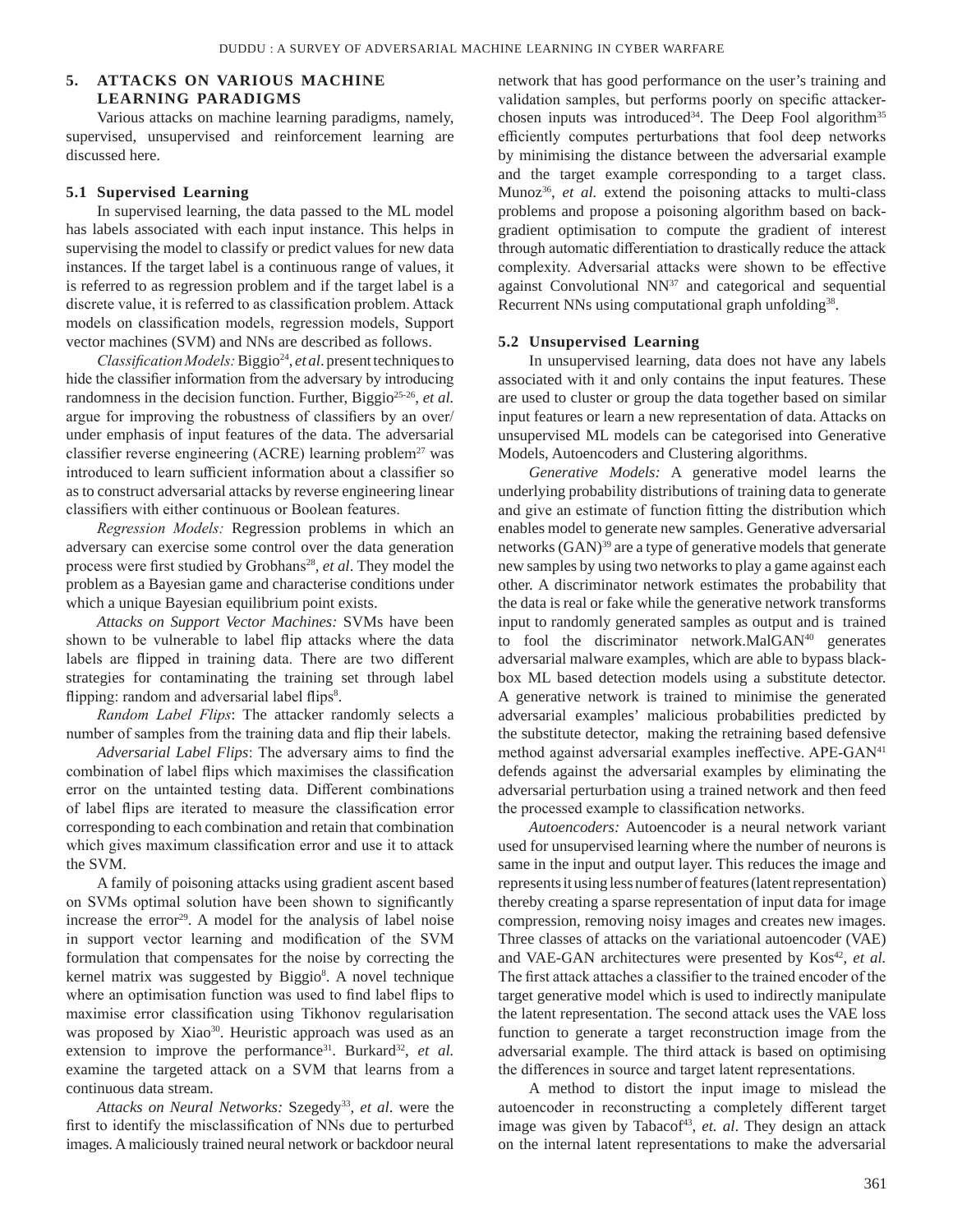input produce an internal representation similar to the target's representation. Makhzani<sup>44</sup>, et al. propose the adversarial autoencoder (AAE), which is a probabilistic autoencoder that uses generative adversarial networks (GAN) to perform variational inference by matching the aggregated posterior of the hidden code vector of the autoencoder with an arbitrary prior distribution.

*Clustering :* Clustering is organising a set of data points into groups of similar features called clusters. A clustering algorithm can be formalised as a function  $f : x_i$ , where  $i = \{1,...,n\}$ , and,  $C = f(D)$  is the clustering output and  $D = \{x_1, x_2, ..., x_n\}$ . Clustering is extensively used to infer and understand data without labels and is vulnerable to two main categories of attacks:

- *Poisoning :* Adversary aims to maximise the distance between cluster *C* obtained from data *D* and cluster *C'* obtained from contaminated data *D*' where *A*' is a set of adversarial samples, i.e,  $C' = f(D \cup A')$ .
- *Obfuscation or Bridging :* The goal is to hide attack samples in clusters without effecting the output. Bridges are formed between clusters which result in combining in clusters. Attacker's goal is to minimise the distance between  $C_{\text{target}}$  and  $C' = f(D \cup A')^{46}$ .

These models are vulnerable mainly due to the inter-cluster distance which solely depend on the distance between closest points in the cluster which when minimised, allows attackers to form a bridge and combine the clusters<sup>45</sup>. The single link and complete link hierarchical clustering are vulnerable to bridging and poisoning attacks<sup>47-48</sup>.

#### **5.3 Reinforcement Learning**

In the reinforcement learning paradigm, an agent is placed in a situation without knowledge of any goals or other information about the environment. For every action made by the agent, it receives a feedback from the environment in the form of a reward. The agent tries to maximise the reward by optimising its actions over time and the agent learns to achieve its goals. In an adversarial setting, there are multiple agents and an agent wins a game when it is given a positive reinforcement and its opponent is given negative reinforcement. Maximising reward corresponds directly to winning games and over time the agent learns to act so that it wins the game.

Uther<sup>49</sup>, *et al.* introduce algorithms to handle the multiagent, adversarial, and continuous-valued aspects of the domain by extending prioritised sweeping that allows generalisation of learnt knowledge over neighbouring states in the domain and to allow the handling of continuous state spaces. Behzadan<sup>50</sup>, et al. establish that reinforcement learning techniques based on Deep Q-Networks (DQNs) are vulnerable to adversarial input perturbations and verify using the transferability of adversarial examples across different DQN models. They present attacks that enable policy manipulation and induction in the learning process of DQNs. Huang<sup>51</sup>, *et al.* show that adversarial attacks are also effective when targeting neural network policies in reinforcement learning using transferability across policies to attack the Reinforcement Learning model. A method for reducing the number of adversarial examples that need to be injected for a successful attack based on the value function was proposed by Kos<sup>52</sup>. It was observed that retraining on random noise and FGSM perturbations improves the resilience against adversarial examples.

Lin<sup>53</sup>, *et al.* introduce two tactics, strategically timed attack and the enchanting attack, to attack reinforcement learning agents using adversarial examples. In the strategically-timed attack, the adversary aims at minimising the agent's reward by attacking the agent at a small subset of time steps. In the enchanting attack, the adversary aims at luring the agent to a designated target state by combining a generative model to predict the future states and a planning algorithm to generate a preferred sequence of actions for luring the agent.

# **6. Privacy Preserving Machine Learning**

Privacy preserving techniques enable to use ML on data without knowing underlying content of user's data. We study various privacy preserving models that have been proposed to ensure the protection of sensitive data. One of the main reasons for leakage of information through ML models is due to over fitting due to which generalisation becomes very important. Privacy preserving ML has followed three major directions:

- Randomisation algorithms
- Secure multi-party computation
- Homomorphic encryption (HE)

In CryptoNets<sup>54-55</sup>, the authors perform neural network computations on data encrypted using HE and used approximations to evaluate the Sigmoid, ReLU and max pooling. The computation is slow due to the noise generated from HE and security parameters of HE should be considered carefully based on the noise. Rouhani<sup>56</sup>, et al. propose a method to perform DL computation using garbled circuits (GC) and adopt pre-processing techniques to reduce the GC runtime by mapping the NN to a lower dimension. Ohrimenko<sup>57</sup>, et al. propose a solution for secure multiparty ML by using trusted Intel SGX processors and used oblivious protocols between client and server where the input and outputs are blinded. Mohassel58, *et al.* use a two server model and distribute the data into two parts for each server. The authors developed new privacy preserving protocols for linear regression, logistic regression and NNs and used garbled circuits for privacy and arithmetic with pre-computed triplets.

Differential privacy has been explored to ensure privacy guarantees for ML models for non-convex objective functions using differentially private stochastic gradient descent<sup>59,61</sup>.

Shokri<sup>60</sup>, et al. designed a model where participants use parameter sharing, allowing participants to benefit from other participants' models without explicit sharing of training inputs. After each round of training, participants asynchronously share with each other the gradients they computed for some of the parameters.

### **7. Defences against Adversarial Attacks**

Many approaches to building defences against adversarial attacks have been proposed over the past few years. We present different possible defences that have been proposed over the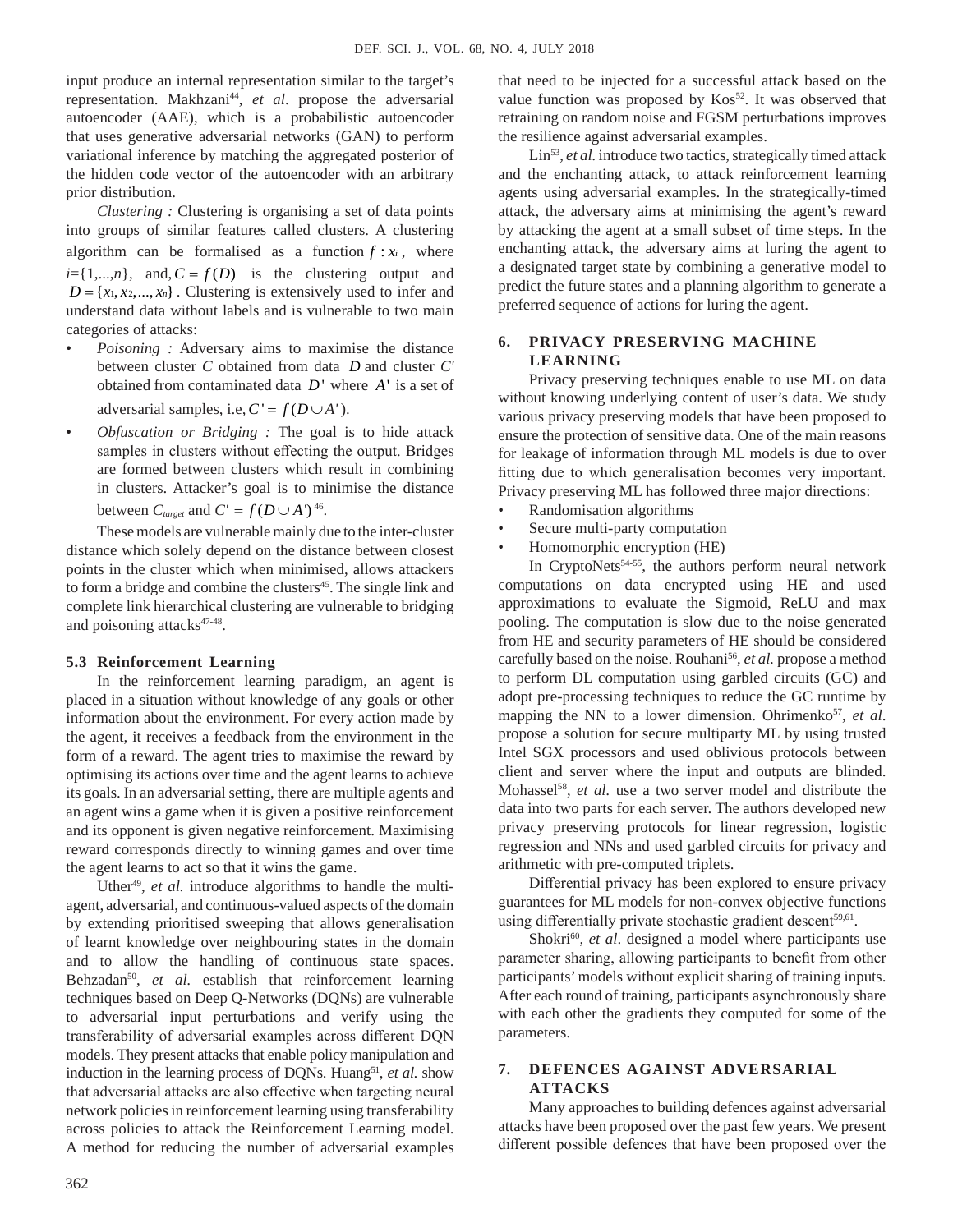years and discuss their shortcomings.

Gradient masking is based on the idea that if the model is non-differentiable or the model's gradient is zero at data points, then gradient based attacks are ineffective. Two major types of gradient masking are Gradient hiding and Gradient smoothing. Gradient Hiding uses models that are non-differentiable and are highly non-linear which prevent the adversary from finding the derivative. Gradient smoothing reduces the effectiveness of white-box attacks by smoothing out the model's gradient, leading to numerical instabilities in attacks such as the FGSM. However, in both white-box and black-box settings, models are still vulnerable even after using gradient masking<sup>62</sup>.

Papernot<sup>63-64</sup>, et al. designed a defence based on distillation technique where the authors leverage the softmax layer of neural network.

$$
F(x) = \frac{e^{\frac{z_i(X)}{T}}}{\sum_{j} e^{\frac{z_j(X)}{T}}} \tag{3}
$$

A low value of temperature parameter *T* will result in high confidence but discrete probabilities while a high value of *T* will reduce confidence of prediction but smooth out the probability distribution which makes crafting of adversarial examples hard. Carlini<sup>65</sup>, et al. argued that the softmax layer and function used does not change output even if input is changed beyond certain values which was not considered in defensive distillation. They suggested dividing the inputs to the softmax by *T* before passing them to the function. To make it more robust, Papernot<sup>66</sup>, et al. improved the defence to extended defensive distillation and modified their previous defensive distillation to address the numerical instabilities in the previous model and attacks like black box attacks using transferability. They modified the algorithm and instead of using the probabilities from first model they measured the uncertainties in classifying output using dropout inference.

Szegedy<sup>33</sup>, et al. increase the model's robustness by injecting adversarial examples to the training data referred to as adversarial training which was extended to ensemble adversarial training that additionally augments training data with perturbed inputs transferred from a number of fixed pretrained models<sup>67</sup>. Adversarial training to the text domain was explored by applying perturbations to the word embedded in a recurrent neural network<sup>68</sup>.

Xu69, *et al*. detect adversarial examples by reducing the colour depth of each pixel in an image, and spatial smoothing to reduce the difference among individual pixels. They compare the model's output with and without using feature squeezing and differentiate between adversarial or benign based on the output. A safety net architecture was proposed by Lu<sup>70</sup>, et al. that consists of the original classifier and an adversary detector which looks at the internal state of the later layers in the original classifier to detect adversarial examples. Similar work was explored Metzen<sup>71</sup>. Reject on negative impact (RONI) defence<sup>72</sup> is a technique that measures the empirical effect of each training instance and eliminates from training those points that have a substantial negative impact on classification accuracy.

Data transformations like dimensionality reduction using Principal component analysis and data anti-whitening to enhance the resilience of ML models were explored by Bhagoji73*, et al*. However, adversarial examples can be made robust to data transformations like rescaling, translation, and rotation and an approach that produces images that remain adversarial examples even after transformations<sup>74</sup>.

The security of linear classifier itself can be improved by using evenly weighted feature weights as this would require the attacker to manipulate more features to evade detection<sup>75</sup>.

Feature selection methods are also compromised under attack76. An adversary-aware feature selection model that can improve classifier security against evasion attacks was proposed by selecting a feature subset that maximises the generalisation capability of the classifier<sup>77</sup>. It includes forward selection and backward elimination wrapping algorithms, which iteratively add or delete a feature from the current candidate set. Feature squeezing techniques successfully detect the recent Carlini-Wagner adversarial examples<sup>69</sup>.

The various defences described in this section are specific to models using a particular learning algorithm. As a result, a defence mechanism that is applicable to one model is not applicable to some other model. However, there is no silver bullet to defend all ML systems against adversarial attacks.

### **8. Discussions and Conclusions**

Cyberwargames are designed to examine how organisations and critical response teams respond to realistic/ simulated cyber crises and highly skilled adversaries. The wargaming process comprises of the identification, defence, response, and recovery phases to a cyberattack in depth. Cyberwargames that use Game Theory to model the attackers and defenders are designed by setting up a cyber test-bed to exercise cyberattack scenarios on a network environment<sup>78-80</sup>. In the game theoretic framework, two approaches have been used: a probabilistic framework and a Bayesian belief framework where the attack and defender try to anticipate the opponent's strategy with complete and incomplete information with learning. In this paper, we describe the various components of cyber attacks in adversarial machine learning environments namely: Vulnerabilities of ML models in cyber warfare settings, adversary modelling, attack modelling, defence modelling and data privacy in ML models. In this comprehensive survey, we integrate the various adversarial machine learning techniques in the cyber warfare setting to analyse the dynamic attack and defence strategies to improve the security of the simulated system.

#### **References**

- 1. Huang, L.; Joseph, A.D.; Nelson, B.; Rubinstein, Benjamin I.P. & Tygar, J.D. Adversarial machine learning. Chicago, Illinois, USA. AISec' 11, October 21, 2011, pp. 43-58.
- 2. Goodfellow, I.J.; Shlens, J. & Szegedy, C. Explaining and harnessing adversarial examples. *In* the International Conference on Learning Representations (ICLR), San Diego, CA, USA, 2015.
- 3. Kurakin, A.; Goodfellow, I.J. & Bengio, S. Adversarial examples in the physical world*. In* the International Conference on Learning Representations (ICLR), Toulon,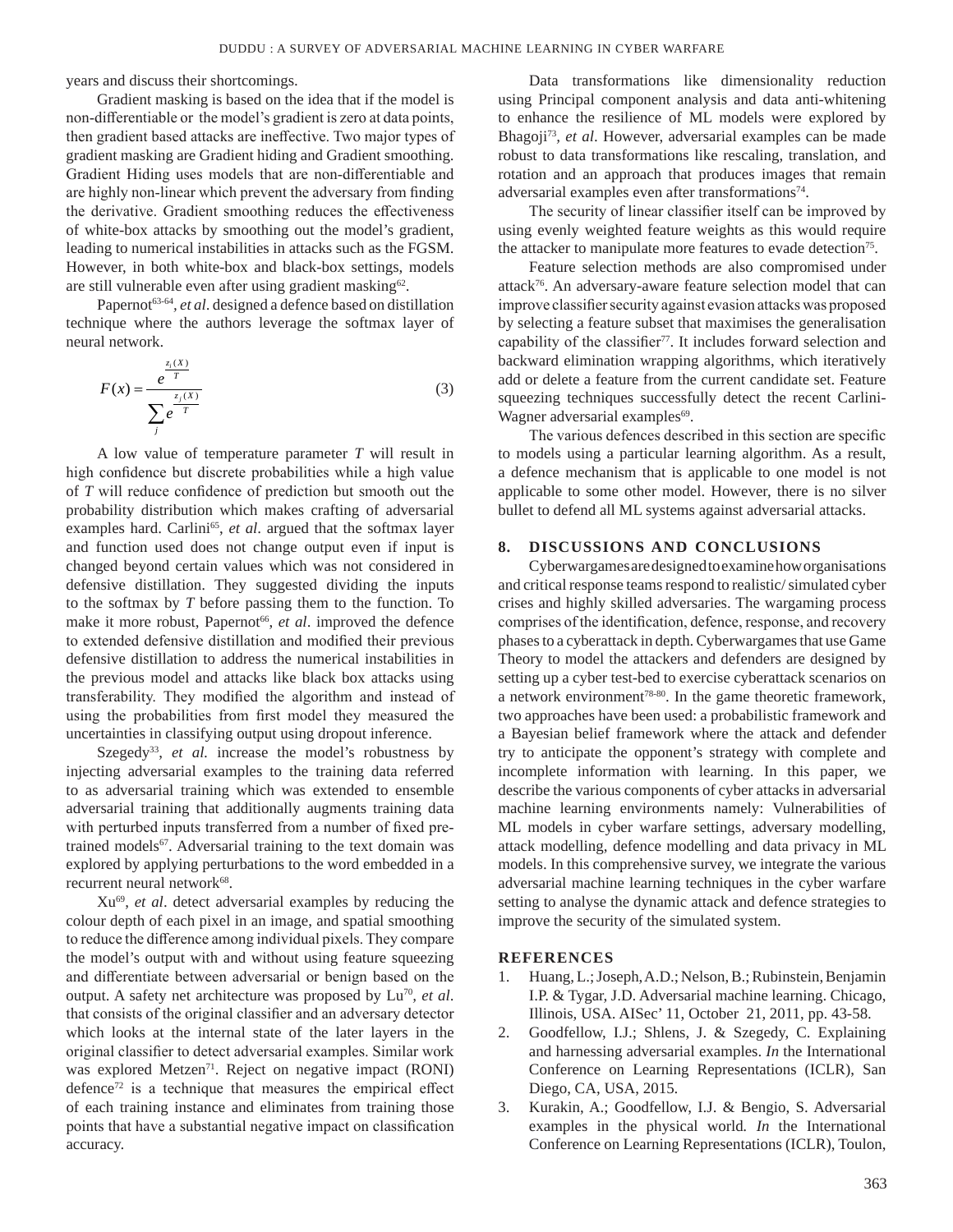France, 2017.

- 4. Kurakin, A.; Goodfellow, I.J. & Bengio, S. Adversarial machine learning at scale*. In* the International Conference on Learning Representations (ICLR), Toulon, France, 2017.
- 5. Xie, C.; Wang, J.; Zhang, Z.; Zhou, Y.; Xie, L. & Yuille, A. Adversarial examples for semantic segmentation and object detection. arXiv:1703.08603v3 [cs.CV].
- 6. Papernot, N.; McDaniel, P.; Jha, S.; Fredrikson, M.; Celik, Z.B. & Swami, A. The limitations of deep learning in adversarial settings. *In* IEEE European Symposium on Security and Privacy (EuroS&P), 2016, pp. 372-387. doi: 10.1109/EuroSP.2016.36
- 7. Carlini, N. & Wagner, D. Towards evaluating the robustness of neural networks. *In* IEEE Symposium on Security and Privacy, San Jose, CA, USA, 2017, pp. 39- 57.

doi: 10.1109/SP.2-17.49

- 8. Biggio, B.; Nelson, B. & Laskov, P. Support vector machines under adversarial label noise. *In* JMLR: Workshop and Conference Proceeding, Taoyuan, Taiwan, 2011, pp. 97-112.
- 9. Srndic, N. & Laskov, P. Practical evasion of a learningbased classifier: A case study. *In* IEEE Symposium on Security and Privacy, San Jose, CA, USA, 2014, pp. 197- 211.

doi: 10.1109/SP.2014.20.

- 10. Xu, W.; Qi, Y.; Evans, D. Automatically evading classifiers: A case study on PDF malware classifiers. *In* Network and Distributed System Security Symposium 2016 (NDSS), San Diego, February 2016.
- 11. Khorshidpour, Z.; Hashemi, S. & Hamzeh, A. Learning a secure classifier against evasion attack. *In* IEEE 16th International Conference on Data Mining Workshop, Barcelona, Spain, 2016, pp. 295-302. doi: 10.1109/ICDMW.2016.0049
- 12. Liang B.; Li, H.; Su, H.; Bian, M.; Li, M. & Shi, X. Deep text classification can be fooled. arxiv:1704.08006 [cs. CR].
- 13. Kloft, M. & Laskov, P. Online anomaly detection under adversarial impact. *In* International Conference on Artificial Intelligence and Statistics (AISTATS), Sardinia, Italy, 2010.
- 14. Biggio, B.; Didaci, L.; Fumera, G. & Roli, F. Poisoning attacks to compromise face templates. *In* International Conference on Biometrics (ICB), Madrid, Spain, 2013, pp. 1-7.

doi: 10.1109/ICB.2013.6613006.

- 15. Mozaffari-Kermani, M.; Sur-Kolay, S.; Raghunathan, A. & Jha, N.K.; Systematic poisoning attacks on and defenses for machine learning in healthcare. *J. Biom. Health Infor*., 2015, **19**(6), 1893-1905. doi: 10.1109/JBHI.2014.2344095
- 16. Tramer, F.; Zhang, F.; Juels, A.; Reiter, M.K & Ristenpart, T. Stealing machine learning models via prediction APIs. *In* Proceedings of 25th Usenix Security Symposium, Austin, Texas, 2016.
- 17. Frekrikson, M.; Jha, S. & Ristenpart, T. Model inversion

attacks that exploit confidence information and Basic Countermeasures. *In* Proceedings of the 22nd ACM SIGSAC Conference on Computer and Communications Security (CCS'15), Colorado, USA, 2015, pp. 1322- 1333.

doi: 10.1145/2810103.2813677.

- 18. Tramèr, F.; Papernot, N.; Goodfellow, I.J.; Boneh, D. & McDaniel, P. The space of transferable adversarial examples. arXiv:1704.03453v2[stat.ML].
- 19. Papernot, N.; McDaniel, P. & Goodfellow, I.J. Transferability in machine learning: From phenomena to black-box attacks using adversarial samples. arXiv: 1605.07277v1 [cs.CR].
- 20. Papernot, N., McDaniel, P., Goodfellow, I.J., Jha, S., Berkay Celik, Z. & Swami, A. Practical black-box attacks against machine learning. *In* Proceedings of the 2017 ACM on Asia Conference on Computer and Communications Security (ASIA CCS'17), Abu Dhabi, 2017, pp.506-519. doi: 10.1145/3052973.3053009.
- 21. Liu, Y.; Chen, X.; Liu, C. & Song, D. Delving into transferable adversarial examples and black-box attacks. arXiv:1611.02770v3 [cs.LG].
- 22. Hayes, J. & Danezis*,* G. Machine learning as an adversarial service: Learning black-box adversarial examples. arXiv: 1708.05207v1 [cs.CR].
- 23. Shokri, R.; Stronati, M.; Song, C. & Shmatikov, V. Membership inference attacks against machine learning models*. In* IEEE Symposium on Security and Privacy (S&P) -- Oakland, 2017, pp. 3-18. doi: 10.1109/SP.2017.41
- 24. Biggio, B.; Fumera, G. & Roli, F. Adversarial pattern classification using multiple classifiers and randomisation. *In* Proceedings of the 2008 Joint IAPR International Workshop on Structural, Syntactic, and Statistical Pattern Recognition (SSPR'08), Florida, USA, 2008, pp. 500- 509.

doi:10.1007/978-3-540-89689-0\_54

- 25. Biggio, B.; Fumera, G. & Roli, F. Multiple classifier systems under attack. *In* Proceedings of the 9th international conference on Multiple Classifier Systems, Cairo, Egypt, 2010, pp. 74-83. doi: 10.1007/978-3-642-12127-2\_8.
- 26. Biggio, B.; Fumera, G. & Roli, F. Security evaluation of pattern classifiers under attack. *In* IEEE Transactions on Knowledge and Data Engineering, 2014, **26**(4), pp. 984- 996.
- 27. Lowd, D. & Meek, C. Adversarial learning. KDD, Illinois, USA, 2005, pp. 641-647.
- 28. Grobhans, M.; Sawade, C.; Bruckner, M. & Scheffer, T. Bayesian games for adversarial regression problems. *In* Proceedings of the 30th International Conference on International Conference on Machine Learning, Atlanta, GA, USA, 2013, pp. 55-63.
- 29. Biggio, B.; Nelson, B. & Laskov, P. Poisoning attacks against support vector machine. ICML, Edinburg, Scotland, 2012, pp. 1467-1474.
- 30. Xiao, H.; Xiao, H. & Eckert, C. adversarial label flips attack on support vector machines. *In* ECAI'12 Proceedings of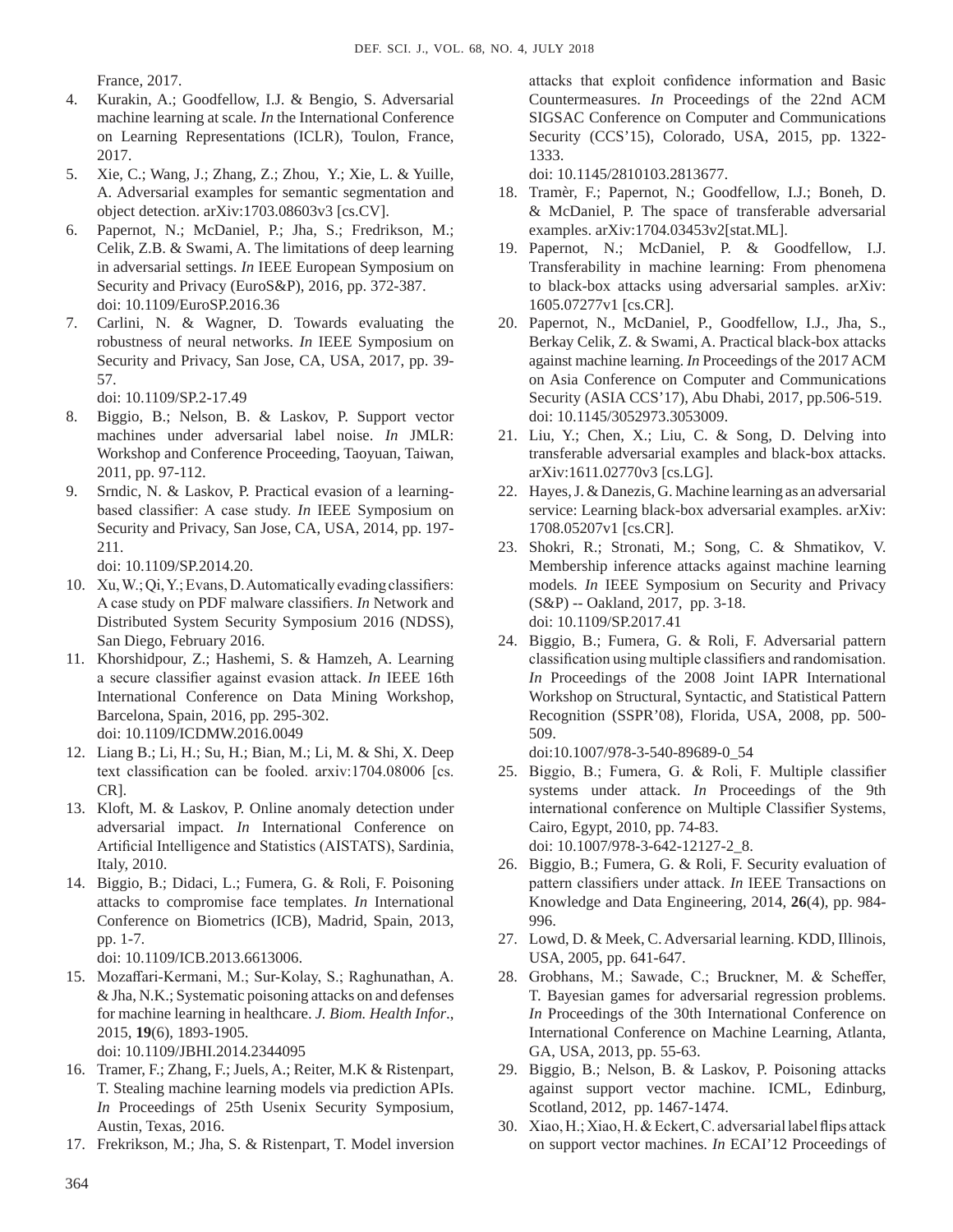the 20th European Conference on Artificial Intelligence, Montpellier, France, 2012, pp. 870-875. doi: 10.3233/978-1-61499-098-7-870

31. Xiao, H.; Biggio, B.; Nelson, B.; Xiao, H.; Eckert, C. & Roli, F. Support vector machines under adversarial label contamination. *In* Neurocomputing, 2014, **160**(C), 53- 62.

doi: 10.1016/j.neucom.2014.08.081

- 32. Burkard, C. & Lagesse, B. Analysis of causative attacks against SVMs learning from data streams. IWSPA, Scottsdale, Arizona, 2017, pp. 31-36. doi: 10.1145/3041008.3041012
- 33. Szegedy, C.; Erhan, D.; Ilya Sutskever, W.Z.; Goodfellow, I.J.; Bruna, J. & Fergus, R. Intriguing properties of neural networks. arXiv: 1312.6199v4 [cs.CV].
- 34. Gu, T.; Dolan-Gavitt, B. & Garg, S. BadNets: Identifying vulnerabilities in the machine learning model supply chain. arXiv:1708.06733v1 [cs.CR].
- 35. Dezfooli, S. M.; Fawzi, A. & Frossard, P. DeepFool: A simple and accurate method to fool deep neural networks. *In* IEEE Conference on Computer Vision and Pattern Recognition (CVPR), 2016, pp. 2574-2582. doi: 10.1109/CVPR.2016.282.
- 36. Munoz-Gonzalez, L.; Biggio, B.; Demontis, A.; Paudice, A.; Wongrassamee, V.; Lupu, E. C. & Roli, F. Towards poisoning of deep learning algorithms with back-gradient optimization. *In* Proceedings of the 10th ACM Workshop on Artificial Intelligence and Security, 2017, pp. 27-38. doi:10.1145/3128572.3140451.
- 37. Narodytska, N. & Kasiviswanathan, S. Simple black-box adversarial attacks on deep neural networks. *In* IEEE Conference on Computer Vision and Pattern Recognition Workshop, Hawaii, USA, 2017, pp. 1310-1318. doi: 10.1109/CVPRW.2017.172
- 38. Papernot, N.; McDaniel, P.; Swami, A. & Harang, R. Crafting adversarial input sequences for recurrent neural networks. *In* Military Communications Conference, MILCOM, LA, USA, 2016.
- 39. Goodfellow, I. J.; Pouget-Abadie, J.; Mirza, M.; Xu, B.; Warde-Farley, D.; Ozair, S.; Courville, A. & Bengio, Y. Generative adversarial nets. *In* NIPS'14 Proceedings of the 27th International Conference on Neural Information Processing Systems, Montreal, Canada, 2014, pp. 2672- 2680.
- 40. Hu, W. & Tan, Y. Generating adversarial malware examples for black-box attacks based on GAN. arXiv:1702.05983v1  $[cs.LG]$ .
- 41. Shen, S.; Jin, G. & Gao, K. APEGAN: Adversarial perturbation elimination with GAN. arXiv: 1707.05474v3  $[cs.CV]$ .
- 42. Kos, J.; Fischer, I. & Song, D.; Adversarial examples for generative models. arXiv:1702.06832v1 [stat.ML].
- 43. Tabacof, P.; Tavares, J. & Valle, E. Adversarial images for variational autoencoders. arXiv:1612.00155v1 [cs.NE].
- 44. Makhzani, A.; Shlens, J.; Jaitly, N.; Goodfellow, I.J. & Frey, B. Adversarial autoencoders. arXiv:1511.05644v2  $[cs.LG]$ .
- 45. Biggio, B.; Pillai, I.; Rota Bulo, S.; Ariu, D.; Pelillo, M. &

Roli, F. Is data clustering in adversarial settings secure?. AISec, Berlin, Germany, 2013, pp. 87-98. doi: 10.1145/2517312.2517321

46. Dutrisac, J.D. & Skillicorn, D.B. Hiding clusters in adversarial settings. *In* IEEE International Conference on Intelligence and Security Informatics(ISI), 2008, pp. 185- 197.

doi: 10.1109/ISI.2008.4565051

- 47. Biggio, B. Poisoning complete-linkage hierarchical clustering. *In* Joint IAPR Int'l Workshop on Structural, Syntactic, and Statistical Pattern Recognition (LNCS), Joensuu, Finland, 2014, **8621**, pp. 42-52. doi: 10.1007/978-3-662-44415-3\_5
- 48. Biggio, B. Poisoning behavioral malware clustering. *In* Proceedings of the 2014 ACM Workshop on Artificial Intelligence and Security, colocated with CCS '14, Scottsdale, Arizona, USA, 2014, pp. 27-36. doi: 10.1145/2666652.2666666
- 49. Uther, W. & Veloso, M. Adversarial reinforcement learning. 1997.
- 50. Behzadan, V. & Munir, A. Vulnerability of deep reinforcement learning to policy induction attacks. *In* International Conference on Machine Learning and Data Mining in Pattern Recognition, 2017.
- 51. Huang, S.; Papernot, N.; Goodfellow, I.J; Duan, Y. & Abbeel, P. Adversarial attacks on neural network policies. arXiv: 1702.02284v1 [cs.LG].
- 52. Kos, J. & Song, D. Delving into adversarial attacks on deep policies. Workshop track - ICLR, 2017.
- 53. Chen Lin, Y.; Wei Hong, Z.; Hong Liao, Y.; Shih, M.; Liu, M. & Sun, M.; Tactics of adversarial attack on deep reinforcement learning agents. *In* Proceedings of the 26th International Joint Conference on Artificial Intelligence, IJCAI'17, Melbourne, Australia, 2017.
- 54. Xie, P. CryptoNets: Neural networks over encrypted data. arXiv:1412.6181 [cs.LG].
- 55. Dowlin, N. CryptoNets: Applying neural networks to encrypted data with high thorughput and accuracy. *In* Proceedings of the 33rd International Conference on Machine Learning, New York, NY, USA, 2016, pp. 201- 210.
- 56. Rouhani, B.D.; Sadegh Riazi, M. & Koushanfar, F. DeepSecure: Scalable provably-secure deep learning. arXiv:1705.08963 [cs.CR].
- 57. Ohrimenko, O.; Schuster, F.; Fournet, C.; Mehta, A; Nowozin, S.; Vaswani, K. & Costa, M. Oblivious multiparty machine learning on trusted processors. *In* 25th USENIX Security Symposium, Austin, TX, USA, 2016, pp. 619-636.
- 58. Mohassel, P. & Zhang, Y. SecureML: A system for scalable privacy-preserving machine learning. *In* IEEE Security and Privacy Symposium, San Jose, CA, USA, 2015, pp. 19-38.

doi: 10.1109/SP.2017.12

59. Papernot, N.; Abadi, M.; Erlingsson, U.; Goodfellow, I.J. & Talwar, K. Semi-supervised knowledge transfer for deep learning from private training data. *In* International Conference on Learning Representations (ICLR), Toulon,